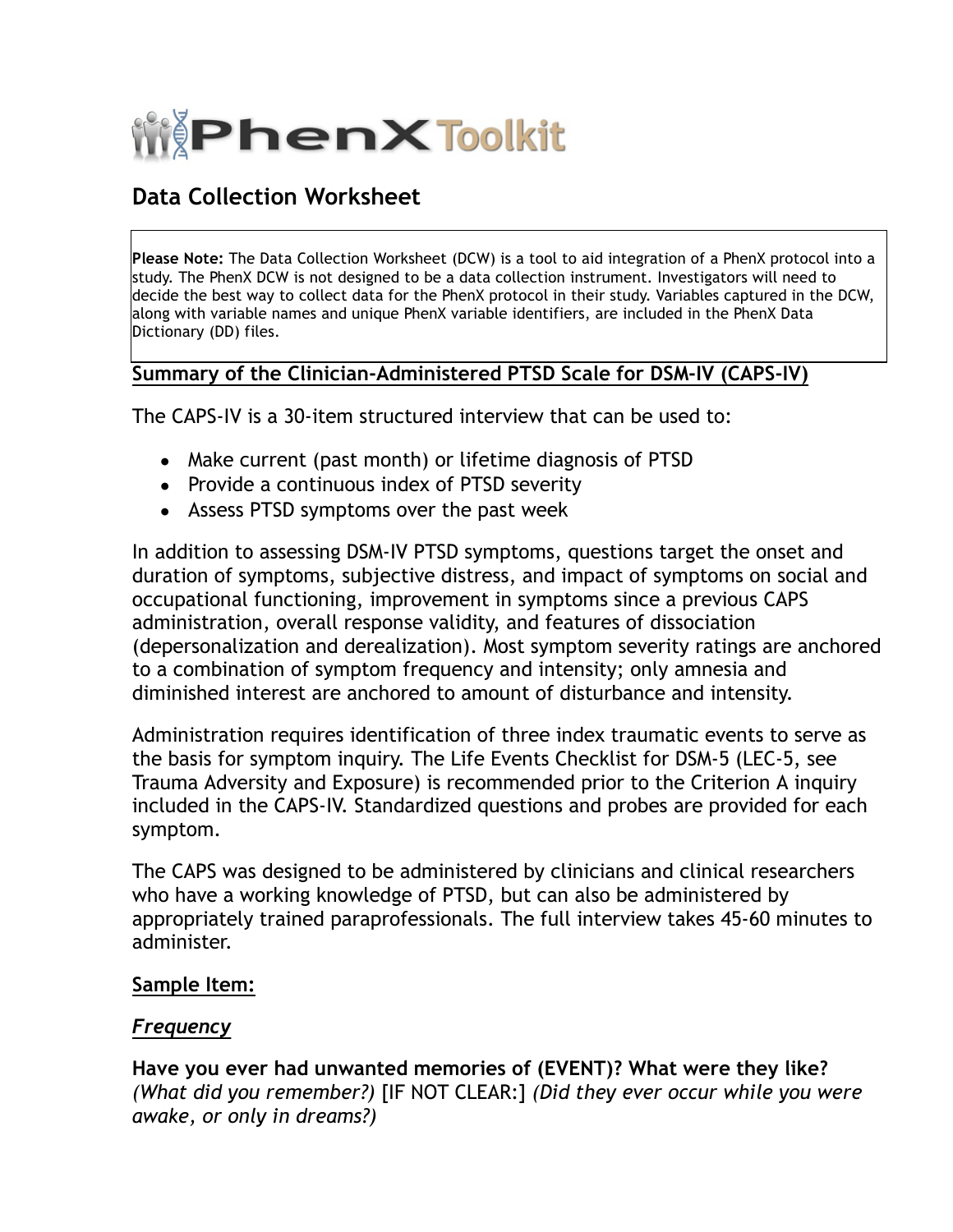[EXCLUDE IF MEMORIES OCCURRED ONLY DURING DREAMS] **How often have you had these memories in the past month** *(week)***?**

0 Never

- 1 Once or twice
- 2 Once or twice a week
- 3 Several times a week
- 4 Daily or almost every day

## *Intensity*

**How much distress or discomfort did these memories cause you? Were you able to put them out of your mind and think about something else?** *(How hard did you have to try?)* **How much did they interfere with your life?**

0 None

1 Mild, minimal distress or disruption of activities

2 Moderate, distress clearly present but still manageable, some disruption of activities

3 Severe, considerable distress, difficulty dismissing memories, marked disruption of activities

4 Extreme, incapacitating distress, cannot dismiss memories, unable to continue activities

### **Scoring:**

It is recommended that the "1, 2" rule be used to determine a diagnosis; that is, a frequency score of 1 (scale  $0 =$  "none of the time" to  $4 =$  "most or all of the time") and an intensity score of 2 (scale  $0 =$  "none" to  $4 =$  "extreme") is required for a particular symptom to meet criterion (Weathers et al., 1999). The diagnosis is then made according to the DSM-IV algorithm:

- At least one Criterion B symptom,
- At least three Criterion C symptoms,
- At least two Criterion D symptoms,
- Criterion A is met,